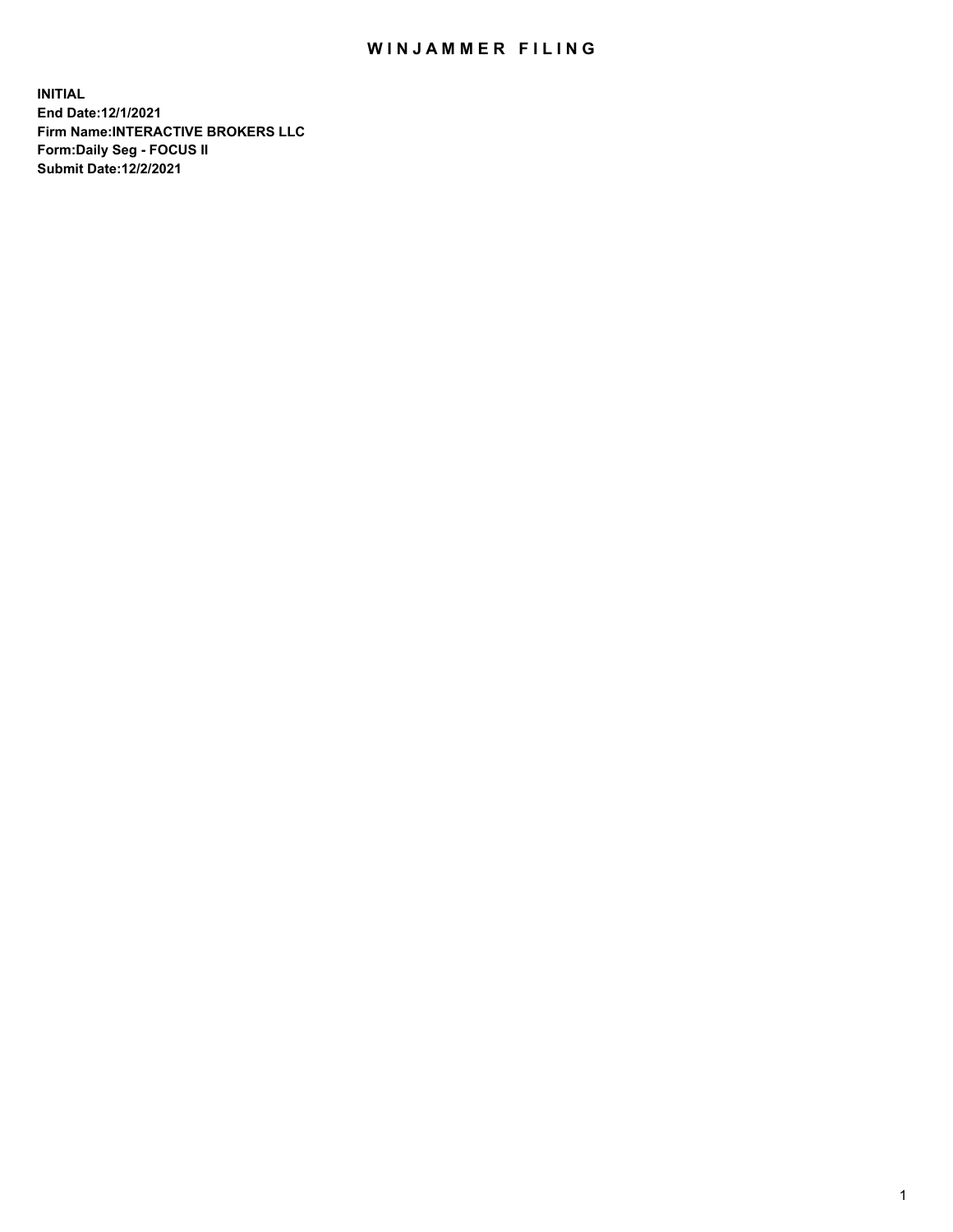**INITIAL End Date:12/1/2021 Firm Name:INTERACTIVE BROKERS LLC Form:Daily Seg - FOCUS II Submit Date:12/2/2021 Daily Segregation - Cover Page**

| Name of Company                                                                                                                                                                                                                                                                                                               | <b>INTERACTIVE BROKERS LLC</b>                                            |
|-------------------------------------------------------------------------------------------------------------------------------------------------------------------------------------------------------------------------------------------------------------------------------------------------------------------------------|---------------------------------------------------------------------------|
| <b>Contact Name</b>                                                                                                                                                                                                                                                                                                           | James Menicucci                                                           |
| <b>Contact Phone Number</b>                                                                                                                                                                                                                                                                                                   | 203-618-8085                                                              |
| <b>Contact Email Address</b>                                                                                                                                                                                                                                                                                                  | jmenicucci@interactivebrokers.c<br>$om$                                   |
| FCM's Customer Segregated Funds Residual Interest Target (choose one):<br>a. Minimum dollar amount: ; or<br>b. Minimum percentage of customer segregated funds required:% ; or<br>c. Dollar amount range between: and; or<br>d. Percentage range of customer segregated funds required between:% and%.                        | $\overline{\mathbf{0}}$<br>0<br>155,000,000 245,000,000<br>0 <sub>0</sub> |
| FCM's Customer Secured Amount Funds Residual Interest Target (choose one):<br>a. Minimum dollar amount: ; or<br>b. Minimum percentage of customer secured funds required:%; or<br>c. Dollar amount range between: and; or<br>d. Percentage range of customer secured funds required between:% and%.                           | $\overline{\mathbf{0}}$<br>$\pmb{0}$<br>80,000,000 120,000,000<br>00      |
| FCM's Cleared Swaps Customer Collateral Residual Interest Target (choose one):<br>a. Minimum dollar amount: ; or<br>b. Minimum percentage of cleared swaps customer collateral required:%; or<br>c. Dollar amount range between: and; or<br>d. Percentage range of cleared swaps customer collateral required between:% and%. | $\overline{\mathbf{0}}$<br><u>0</u><br>0 <sub>0</sub><br>0 <sub>0</sub>   |

Attach supporting documents CH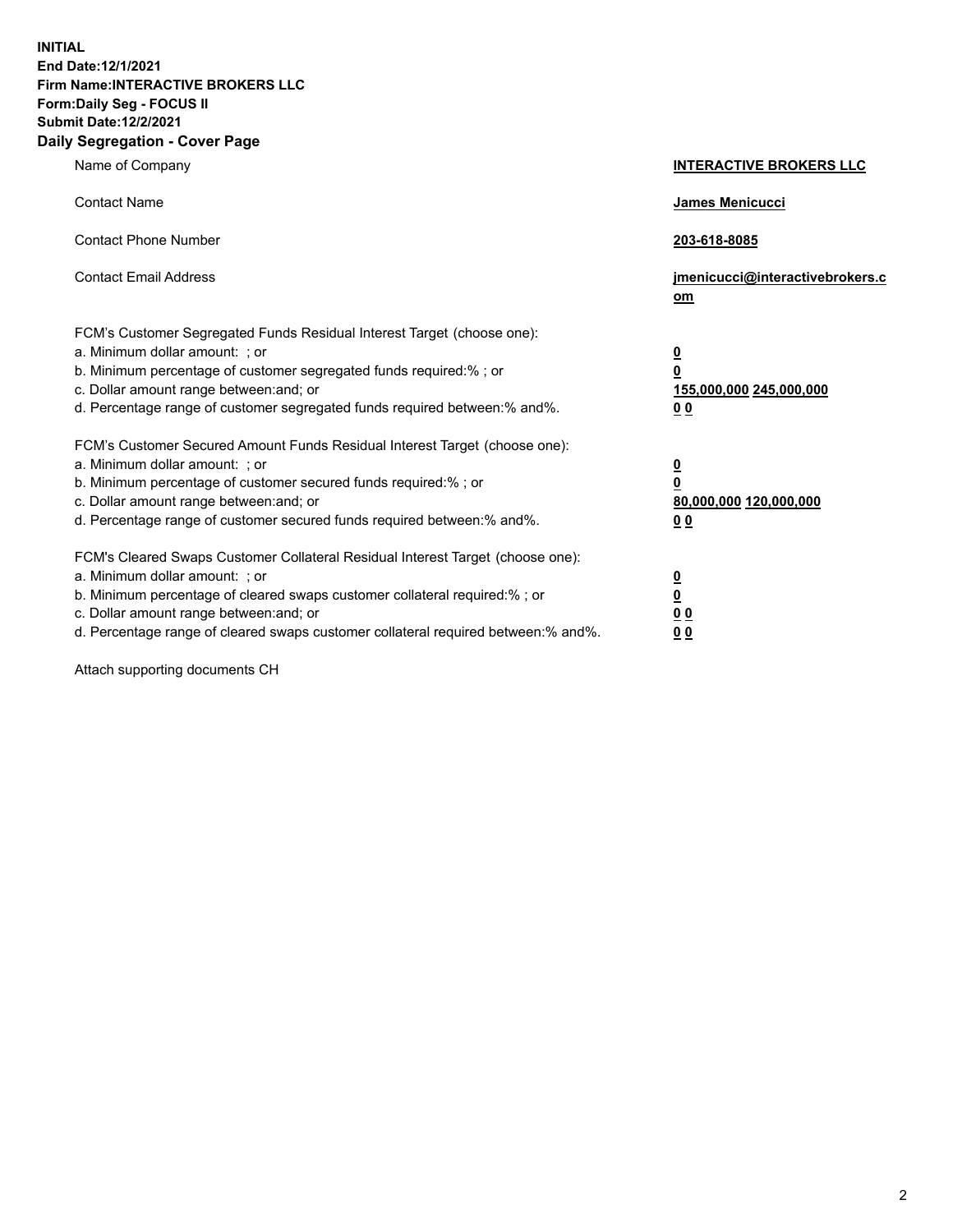## **INITIAL End Date:12/1/2021 Firm Name:INTERACTIVE BROKERS LLC Form:Daily Seg - FOCUS II Submit Date:12/2/2021 Daily Segregation - Secured Amounts**

|     | Dany Ocgregation - Occurea Anioants                                                         |                                          |
|-----|---------------------------------------------------------------------------------------------|------------------------------------------|
|     | Foreign Futures and Foreign Options Secured Amounts                                         |                                          |
|     | Amount required to be set aside pursuant to law, rule or regulation of a foreign            | $0$ [7305]                               |
|     | government or a rule of a self-regulatory organization authorized thereunder                |                                          |
| 1.  | Net ledger balance - Foreign Futures and Foreign Option Trading - All Customers             |                                          |
|     | A. Cash                                                                                     | 493,239,220 [7315]                       |
|     | B. Securities (at market)                                                                   | 0 [7317]                                 |
| 2.  | Net unrealized profit (loss) in open futures contracts traded on a foreign board of trade   | -13,304,483 [7325]                       |
| 3.  | Exchange traded options                                                                     |                                          |
|     | a. Market value of open option contracts purchased on a foreign board of trade              | 110,091 [7335]                           |
|     | b. Market value of open contracts granted (sold) on a foreign board of trade                | -48,820 [7337]                           |
| 4.  | Net equity (deficit) (add lines 1. 2. and 3.)                                               | 479,996,008 [7345]                       |
| 5.  | Account liquidating to a deficit and account with a debit balances - gross amount           | 4,339 [7351]                             |
|     | Less: amount offset by customer owned securities                                            | 0 [7352] 4,339 [7354]                    |
| 6.  | Amount required to be set aside as the secured amount - Net Liquidating Equity              | 480,000,347 [7355]                       |
|     | Method (add lines 4 and 5)                                                                  |                                          |
| 7.  | Greater of amount required to be set aside pursuant to foreign jurisdiction (above) or line | 480,000,347 [7360]                       |
|     | 6.                                                                                          |                                          |
|     | FUNDS DEPOSITED IN SEPARATE REGULATION 30.7 ACCOUNTS                                        |                                          |
| 1.  | Cash in banks                                                                               |                                          |
|     | A. Banks located in the United States                                                       | 49,005,855 [7500]                        |
|     | B. Other banks qualified under Regulation 30.7                                              | 0 [7520] 49,005,855 [7530]               |
| 2.  | <b>Securities</b>                                                                           |                                          |
|     | A. In safekeeping with banks located in the United States                                   | 320,980,740 [7540]                       |
|     | B. In safekeeping with other banks qualified under Regulation 30.7                          | 0 [7560] 320,980,740 [7570]              |
| 3.  | Equities with registered futures commission merchants                                       |                                          |
|     | A. Cash                                                                                     | $0$ [7580]                               |
|     | <b>B.</b> Securities                                                                        | $0$ [7590]                               |
|     | C. Unrealized gain (loss) on open futures contracts                                         | $0$ [7600]                               |
|     | D. Value of long option contracts                                                           | $0$ [7610]                               |
|     | E. Value of short option contracts                                                          | 0 [7615] 0 [7620]                        |
| 4.  | Amounts held by clearing organizations of foreign boards of trade                           |                                          |
|     | A. Cash                                                                                     | $0$ [7640]                               |
|     | <b>B.</b> Securities                                                                        | $0$ [7650]                               |
|     | C. Amount due to (from) clearing organization - daily variation                             | $0$ [7660]                               |
|     | D. Value of long option contracts                                                           | $0$ [7670]                               |
|     | E. Value of short option contracts                                                          | 0 [7675] 0 [7680]                        |
| 5.  | Amounts held by members of foreign boards of trade                                          |                                          |
|     | A. Cash                                                                                     | 242,513,610 [7700]                       |
|     | <b>B.</b> Securities                                                                        | $0$ [7710]                               |
|     | C. Unrealized gain (loss) on open futures contracts                                         | 4,768,890 [7720]                         |
|     | D. Value of long option contracts                                                           | 110,091 [7730]                           |
|     | E. Value of short option contracts                                                          | <u>-48,820</u> [7735] 237,805,991 [7740] |
| 6.  | Amounts with other depositories designated by a foreign board of trade                      | $0$ [7760]                               |
| 7.  | Segregated funds on hand                                                                    | $0$ [7765]                               |
| 8.  | Total funds in separate section 30.7 accounts                                               | 607,792,586 [7770]                       |
| 9.  | Excess (deficiency) Set Aside for Secured Amount (subtract line 7 Secured Statement         | 127,792,239 [7380]                       |
|     | Page 1 from Line 8)                                                                         |                                          |
| 10. | Management Target Amount for Excess funds in separate section 30.7 accounts                 | 80,000,000 [7780]                        |
| 11. | Excess (deficiency) funds in separate 30.7 accounts over (under) Management Target          | 47,792,239 [7785]                        |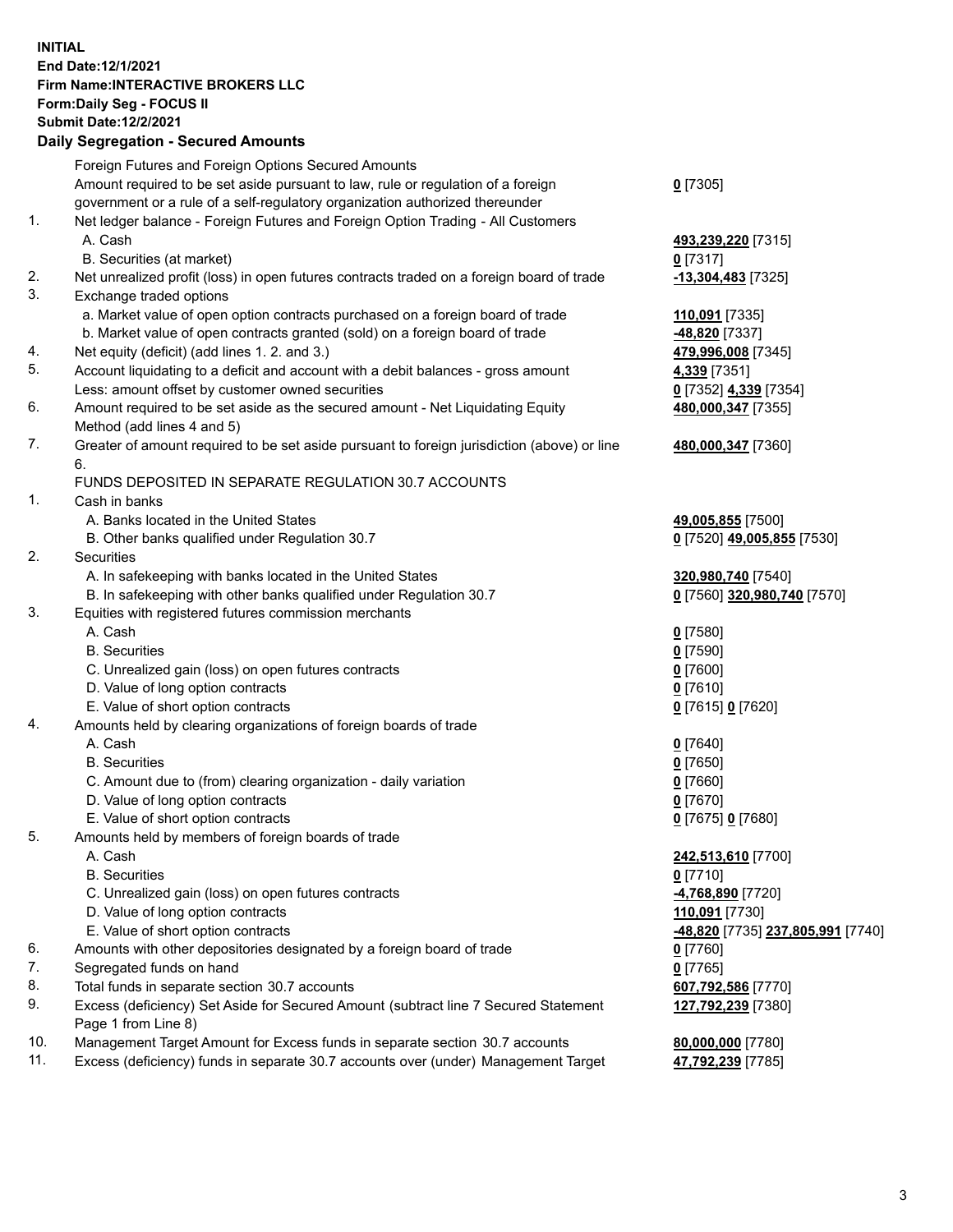**INITIAL End Date:12/1/2021 Firm Name:INTERACTIVE BROKERS LLC Form:Daily Seg - FOCUS II Submit Date:12/2/2021 Daily Segregation - Segregation Statement** SEGREGATION REQUIREMENTS(Section 4d(2) of the CEAct) 1. Net ledger balance A. Cash **7,667,115,454** [7010] B. Securities (at market) **0** [7020] 2. Net unrealized profit (loss) in open futures contracts traded on a contract market **-185,355,784** [7030] 3. Exchange traded options A. Add market value of open option contracts purchased on a contract market **581,097,684** [7032] B. Deduct market value of open option contracts granted (sold) on a contract market **-633,579,339** [7033] 4. Net equity (deficit) (add lines 1, 2 and 3) **7,429,278,015** [7040] 5. Accounts liquidating to a deficit and accounts with debit balances - gross amount **1,049,823** [7045] Less: amount offset by customer securities **0** [7047] **1,049,823** [7050] 6. Amount required to be segregated (add lines 4 and 5) **7,430,327,838** [7060] FUNDS IN SEGREGATED ACCOUNTS 7. Deposited in segregated funds bank accounts A. Cash **1,627,321,698** [7070] B. Securities representing investments of customers' funds (at market) **3,515,257,185** [7080] C. Securities held for particular customers or option customers in lieu of cash (at market) **0** [7090] 8. Margins on deposit with derivatives clearing organizations of contract markets A. Cash **1,983,329,019** [7100] B. Securities representing investments of customers' funds (at market) **679,921,653** [7110] C. Securities held for particular customers or option customers in lieu of cash (at market) **0** [7120] 9. Net settlement from (to) derivatives clearing organizations of contract markets **-68,627,452** [7130] 10. Exchange traded options A. Value of open long option contracts **581,097,684** [7132] B. Value of open short option contracts **-633,579,339** [7133] 11. Net equities with other FCMs A. Net liquidating equity **0** [7140] B. Securities representing investments of customers' funds (at market) **0** [7160] C. Securities held for particular customers or option customers in lieu of cash (at market) **0** [7170] 12. Segregated funds on hand **0** [7150] 13. Total amount in segregation (add lines 7 through 12) **7,684,720,448** [7180] 14. Excess (deficiency) funds in segregation (subtract line 6 from line 13) **254,392,610** [7190] 15. Management Target Amount for Excess funds in segregation **155,000,000** [7194] **99,392,610** [7198]

16. Excess (deficiency) funds in segregation over (under) Management Target Amount Excess